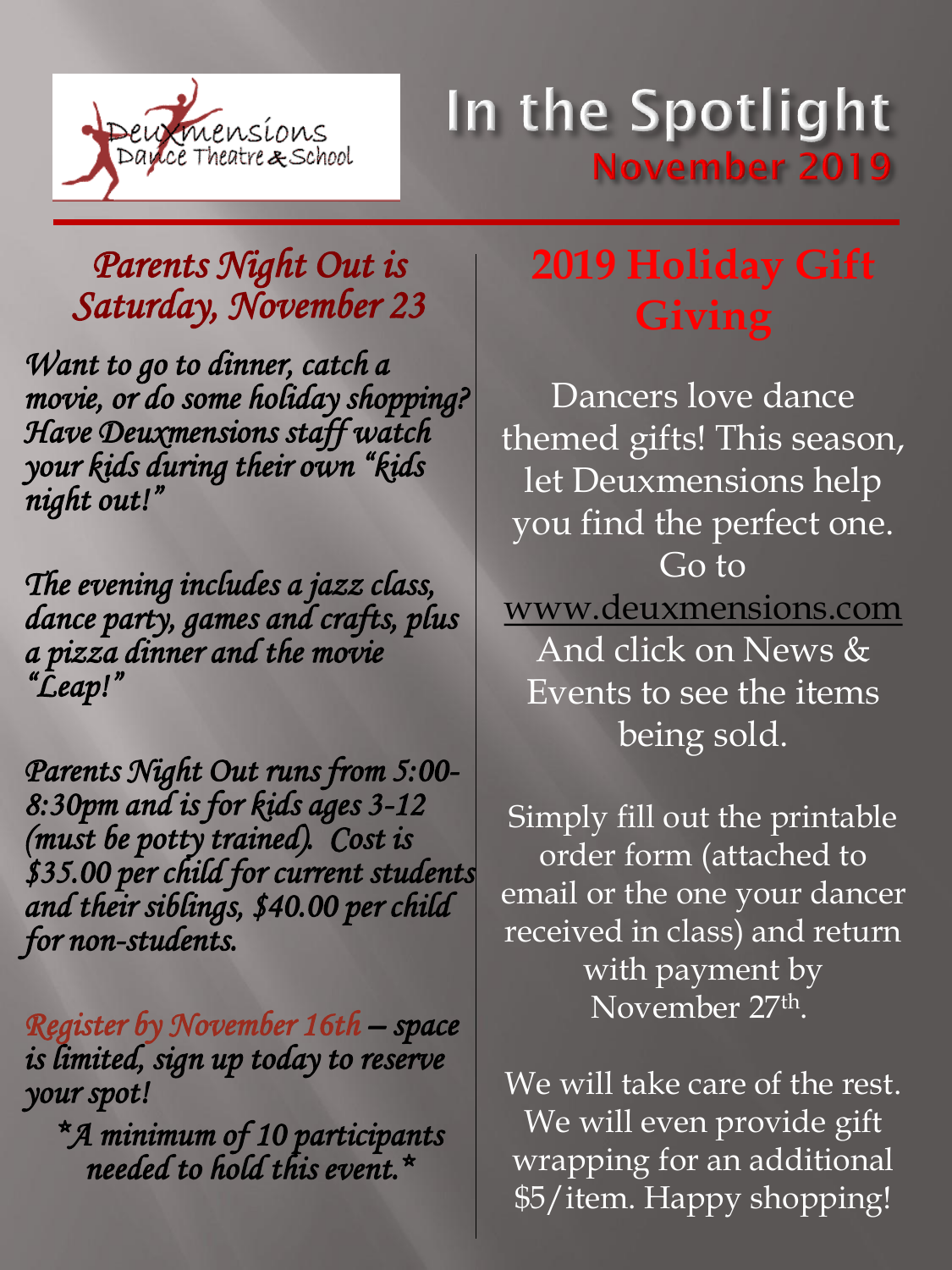

### UPCOMING HOLIDAY DATES:

#### Thanksgiving Break:

Runs from Thursday, November 28 – Sunday, December 1. Classes WILL be held Monday, November 25 – Wednesday 27.

#### Winter Break:

Runs from Sunday, December 22 through Sunday, January 5. Classes will be held Saturday, December 21st

#### We wish you and your family a happy and safe holiday season!

### COSTUME PAYMENT

Performance/Costume forms will be placed in your mail slot, located in the Green Room by the bulletin boards, the week of November 18th. This *form & payment* need to be returned no later than December 21st if your dancer will be participating in this year's performance. Costume payments are non-refundable. We will start measuring dancers for their costumes at the beginning of December. Orders are placed over Winter Break.



### MAY PERFORMANCE

Sunday, May 31, 2020 @ 3:00pm Richfield Junior High School 7461 Oliver Avenue South *All school performance*



This is an opportunity for dancers in levels Pre Ballet and higher to experience another step in their dance education. It also gives them a chance to share with family & friends the skills they have accomplished throughout the dance year.

The May Performance is costumed. The costumes we choose are tasteful, relevant to the performance, age appropriate and affordable.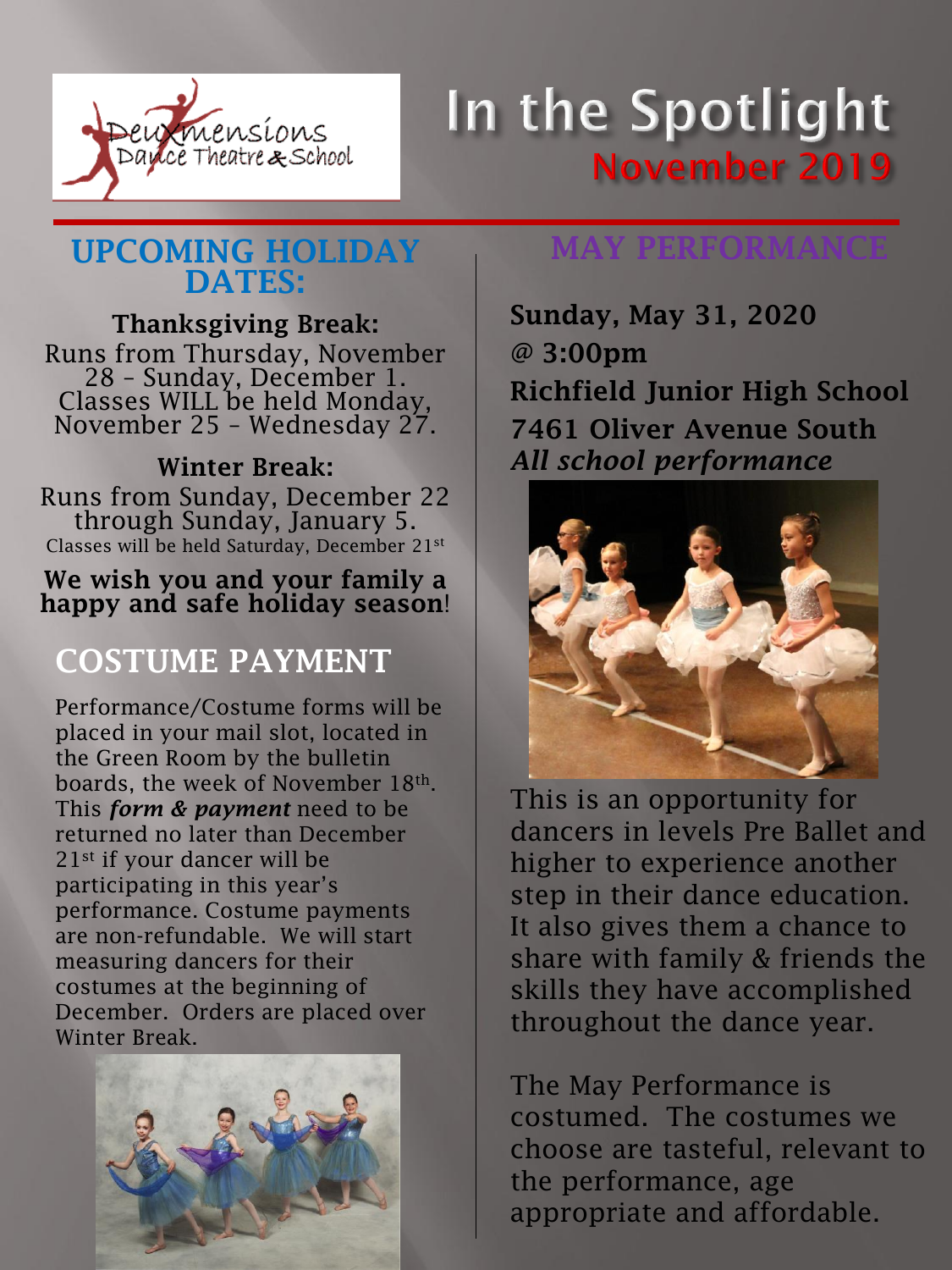

### REFERRAL DISCOUNT

THANK YOU for all of your support and sending new dancers/families to Deuxmensions! Keep them coming…

Our REFERRAL DISCOUNT is still available! Our discount is 15% off your next quarter's registration for referring a friend, co-worker, neighbor, etc. That's an average savings of \$18.75!

Friends need to register for a full quarter. Discount is taken off one class

#### **Facebook & Instagram:**

**Like us on Facebook and Follow us on Instagram to stay up-to-date on studio news. We post reminders, pictures, videos, upcoming events, updates and information on class delays/cancellations due to weather or other issues!**

#### 2019-2020 Calendar

November 23 *Parents Night Out 5-8:30pm*

November 28-December 1 Thanksgiving Break

December 21 Costume Payment Due

December 22 – January 5 Winter Break No classes; Classes resume January 6th

January 11 Children's Performance Junior Division Tap/Ballet K & up

January 14-20 Visiting Days

January 20 *MLK Jr. Day – Classes ARE being held*

January 21 Tuition Due

February 3-15 Spare Change Week Fundraiser for Juvenile Diabetes Research Fund

February 8 JDRF Benefit Performance Fundraiser for Juvenile Diabetes Research Fund

February 17 *President's Day – Classes ARE being held*

| <b>March 17-23</b>                                                                                           | <b>Visiting Days</b>                |
|--------------------------------------------------------------------------------------------------------------|-------------------------------------|
| March 24                                                                                                     | <b>Tuition Due</b>                  |
| March 29 - April 5<br><b>Spring Break</b><br>No classes: Classes resume on April 6th                         |                                     |
| May 9                                                                                                        | <b>Picture Day for ALL classes!</b> |
| <b>May 25</b>                                                                                                | <b>Memorial Day: No classes</b>     |
| <b>Dress Rehearsal!</b><br><b>May 30</b><br><b>Stay tuned for detailed schedule</b>                          |                                     |
| <b>Year-End Performance!</b><br>May 31<br>All accounts must be paid in FULL to participate in<br>performance |                                     |

June 1 **Last Day of Classes**